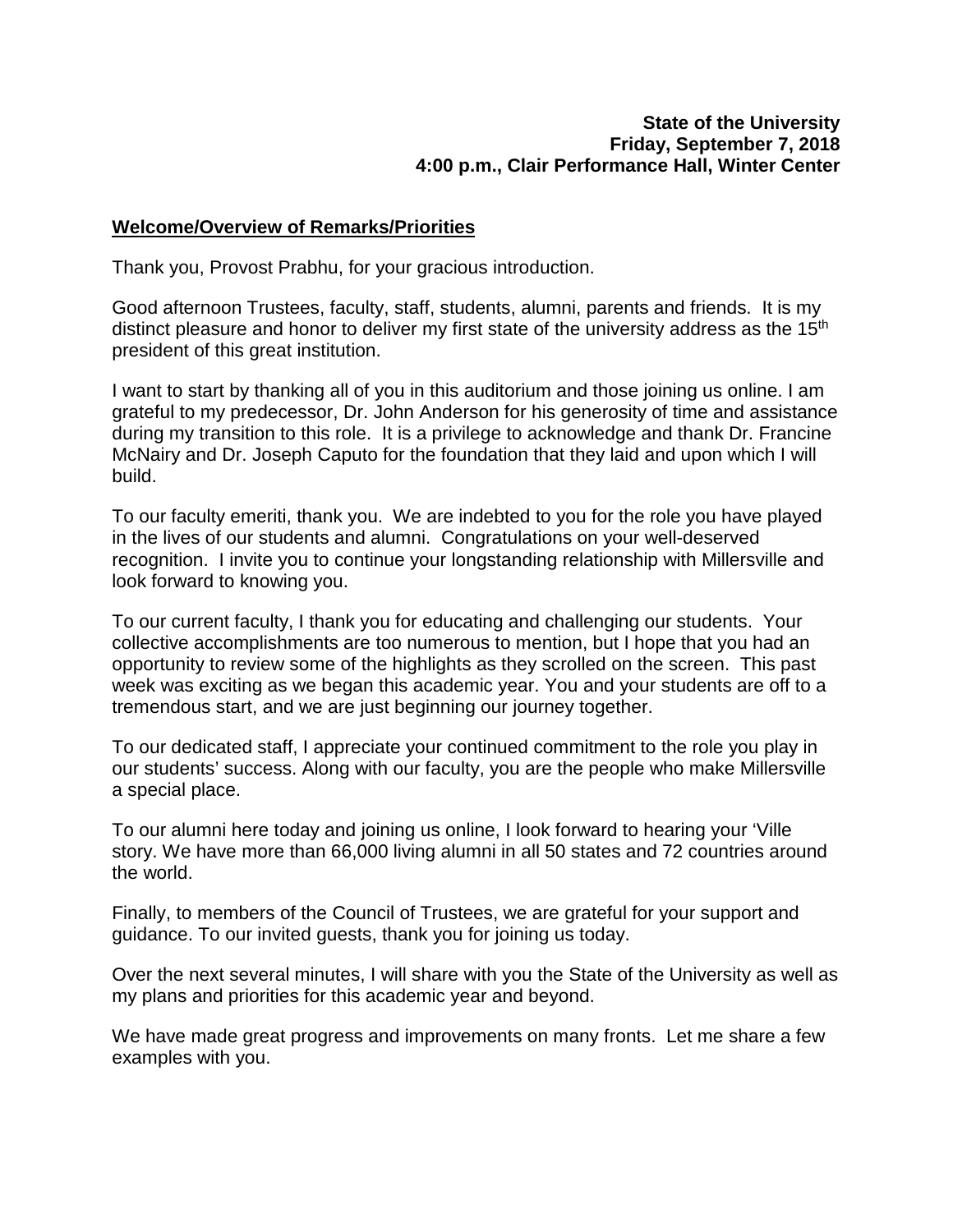**Enrollment**: Once again, our first-year enrollment numbers are strong. Approximately 1,380 freshmen, and 500 transfer students joined us this semester. The average GPA for our incoming freshmen class is 3.41, and the average SAT total increased by 16 points to 1079.

In addition, we welcomed 29 international students, and our out-of-state freshmen enrollment has gone from 156 students to 188 students in just one year.

While our retention numbers place us in the top 25% of PASSHE institutions, it is our goal to improve the retention rate for ALL our students. Currently, our overall retention rate is 76%, and our underrepresented student retention rate is 72%.

**Financial Aid:** During the last academic year, we awarded over \$6 million in scholarships and nearly \$16 million in grants to our students. For the first semester alone in this academic year, we have awarded over \$5 million in scholarships and \$18 million in grants.

**Fundraising:** In April, we received a donation from a local philanthropist to establish our first school named in honor of a donor. Patrick J. Tell was motivated to give to Millersville University partly because it is so ingrained in the Lancaster County arts community. The \$2 million endowment for the Tell School of Music will be used to provide scholarships, purchase new equipment, and bring outstanding performers and experts to work with our students.

**Dining:** Our dining staff opened an "Allergy Free" zone where students can choose from over 20 non-allergen ingredients. And our cooks prepare personalized made-toorder selections. Whenever possible, they source the food locally.

**Facilities:** Our Facilities staff has been busy. We have new artificial turf on Chryst Field and a new perimeter drainage system at the stadium. And surely you have noticed our campus beautification program. The HVAC system in Stayer Hall was replaced with a new system over the summer. While we understand the challenges of installing a new system, we also acknowledge that opening week conditions in several of our buildings were less than optimal. Going forward we are making changes in how projects will be scheduled and carried out.

**Automation:** The PHEAA State Grant process was automated, reducing the processing time from two days to one-half day each week. Our Office of Student Accounts implemented initiatives to eliminate paper and streamline processes. And all departmental deposits are now submitted electronically. They also overhauled communication initiatives to foster more positive interactions between the office and students and their parents.

**Sustainability:** To advance our sustainability efforts, the Lombardo Welcome Center was completed. It is one of only a handful of zero energy buildings in North America. In the first few months of its existence, this positive energy facility has produced three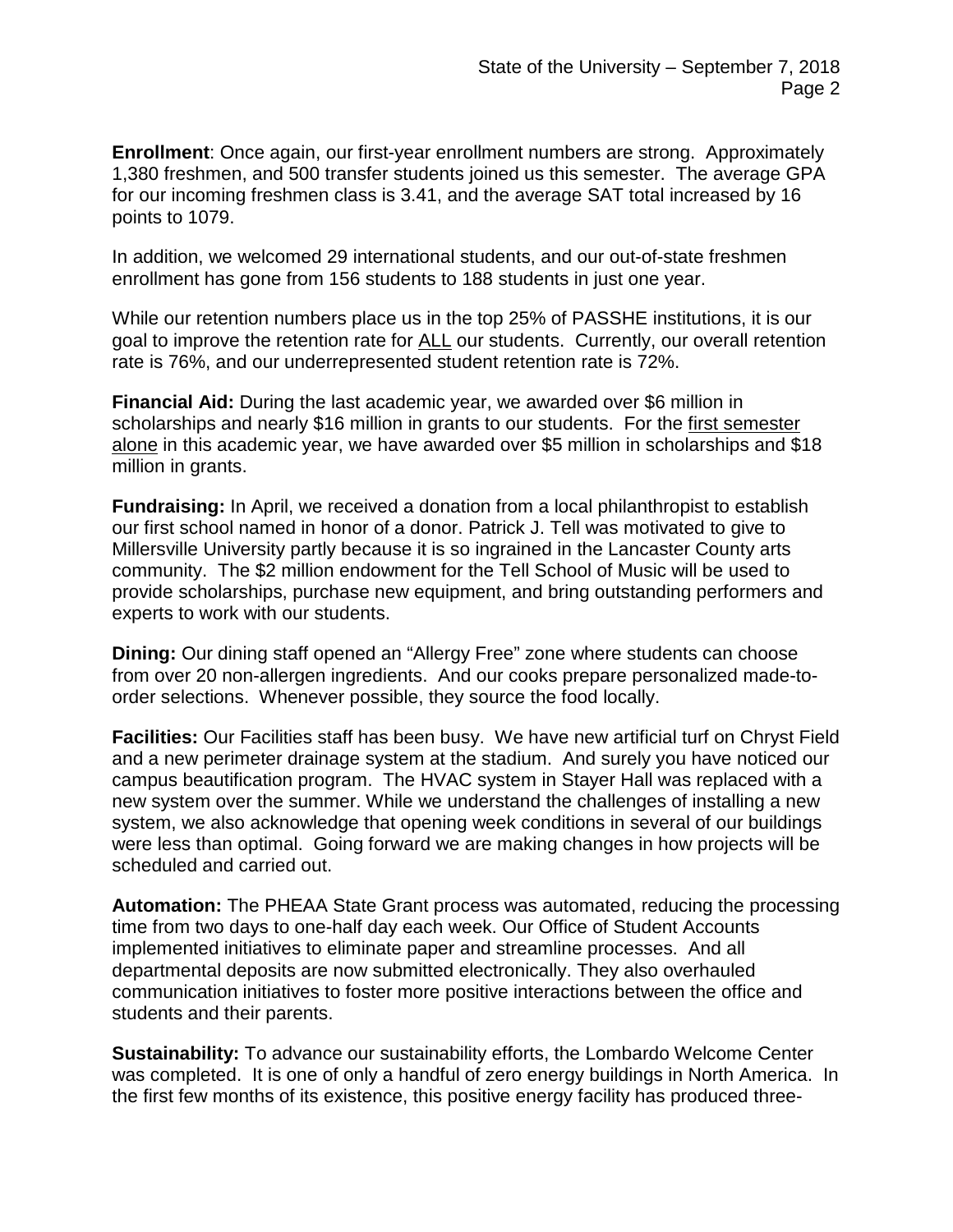times more energy than it has used. Inspired by this performance, **I am pleased to announce that this spring we will establish a Positive Energy Fund,** that will provide grants to faculty and students who wish to contribute **positively** to local and global communities. The funds used to establish this program come from utility rebates, which we will use to power the human energy of our students; inspiring them to create **a positive, sustainable future** aligned with the U.N. sustainable development goals.

As you can tell, Millersville University has a strong foundation on which to build. With an estimated economic impact of over \$500 million, Millersville University is a driving force in our region, which positions us to make our collective energy felt as we serve the public good.

Now I'd like to share a sampling of this past year's accomplishments.

**Faculty:** First, our faculty. You engage our students and involve them in your research projects - a rare opportunity at the undergraduate level. Last year, 62 Meteorology majors participated in a 2-week National Science Foundation-funded educational deployment, which brought an atmospheric research aircraft to Lancaster airport. The "Student Experience in Airborne Research - Mid-Atlantic Region," allowed our students to work directly with the aircraft crew and scientists to prepare pre-flight forecasts, design flight plans, and fly the missions.

Locally our students excavated one of the earliest known settlements in Pennsylvania; and they studied rare bats in Lancaster County and threats that impact endangered animal species.

Our faculty also gave our students opportunities to hone their presentation skills. More than 400 students participated in our signature "Made in Millersville" event and our Millersville Scholars Program students presented at the PASSHE Diversity Summit.

**Community partnerships:** You, our faculty, formed partnerships with local enterprises to benefit our students and our community. Let me share a few examples:

- Through a partnership with SCORE Lancaster-Lebanon, more than 55 students were mentored through a grant from the Lancaster County Community Foundation's BB&T Economic Growth Fund. These students completed over 100 hours of supervised project work for their employer host and received valuable career skills.
- Our Watershed Education Training Institute partnered with the Lancaster Conservancy and Stroud Water Research Center to prepare students for watershed research, advocacy and conservation.
- And, the Millersville University Foundation gave our students \$200,000 to gain hands-on investment experience. This initiative, known as the Marauder Fund, has seen an investment return of 15.8% since inception.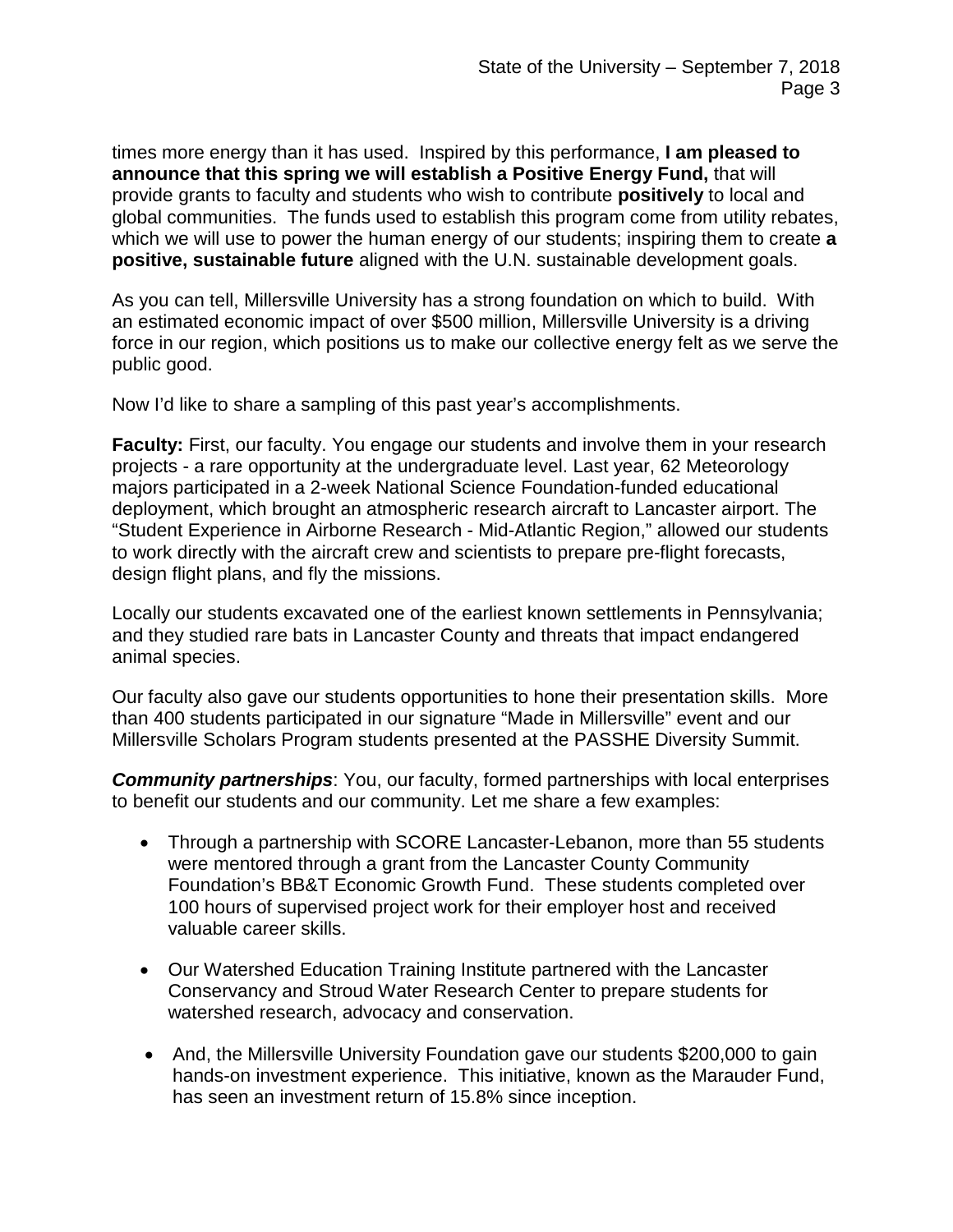*Recognitions*: In addition to your teaching responsibilities, many of you have been recognized for your outstanding contributions. Let me list a few:

- Dr. Karen Rice was appointed by the National Association of Deans and Directors of Social Work to identify and draft best practice guidelines for Doctor of Social Work programs.
- *Insight into Diversity* magazine recognized two of our faculty for their efforts in supporting students.
	- $\triangleright$  First, Dr. Kim Mahaffy was recognized for her three-day summer program, which pairs incoming Latino freshmen and transfer students with junior and senior Latino peer leaders.
	- Dr. Brent Horton received one of the 2018 "Inspiring Programs in STEM Award" for the Biology Mentorship Program aimed at increasing the success of underrepresented biology students.
- Dr. Marilyn Parrish and her McNairy Library colleagues are partnering with the local TV station, WGAL, to preserve and digitize their film archives.

*Mentorship:* You, our faculty, have also educated and trained winners! A few examples follow:

- Three Graphic Communication students won the Gutenberg Awards sponsored by the Graphic Communications Education Association.
- Our Programming Team students placed first in the Pennsylvania Association of Computer and Information Science Educators Programming Contest.
- Our Cyber Defense Organization Team competed in the Mid-Atlantic Collegiate Cyber Defense Competition and was one of the eight teams that qualified for the regional finals.
- We had 141 PSAC Scholar-Athletes this past year. These are students with a cumulative GPA of 3.25 or higher. This is a record for us, and an increase over the previous year by 16 scholar-athletes.
- And our own Sunflower Greene won the NCAA Division II National Championship for shot put.

*Global education:* Faculty, you had a busy year preparing global citizens. You traveled with our students to several countries in North and Central America, Europe, and Africa.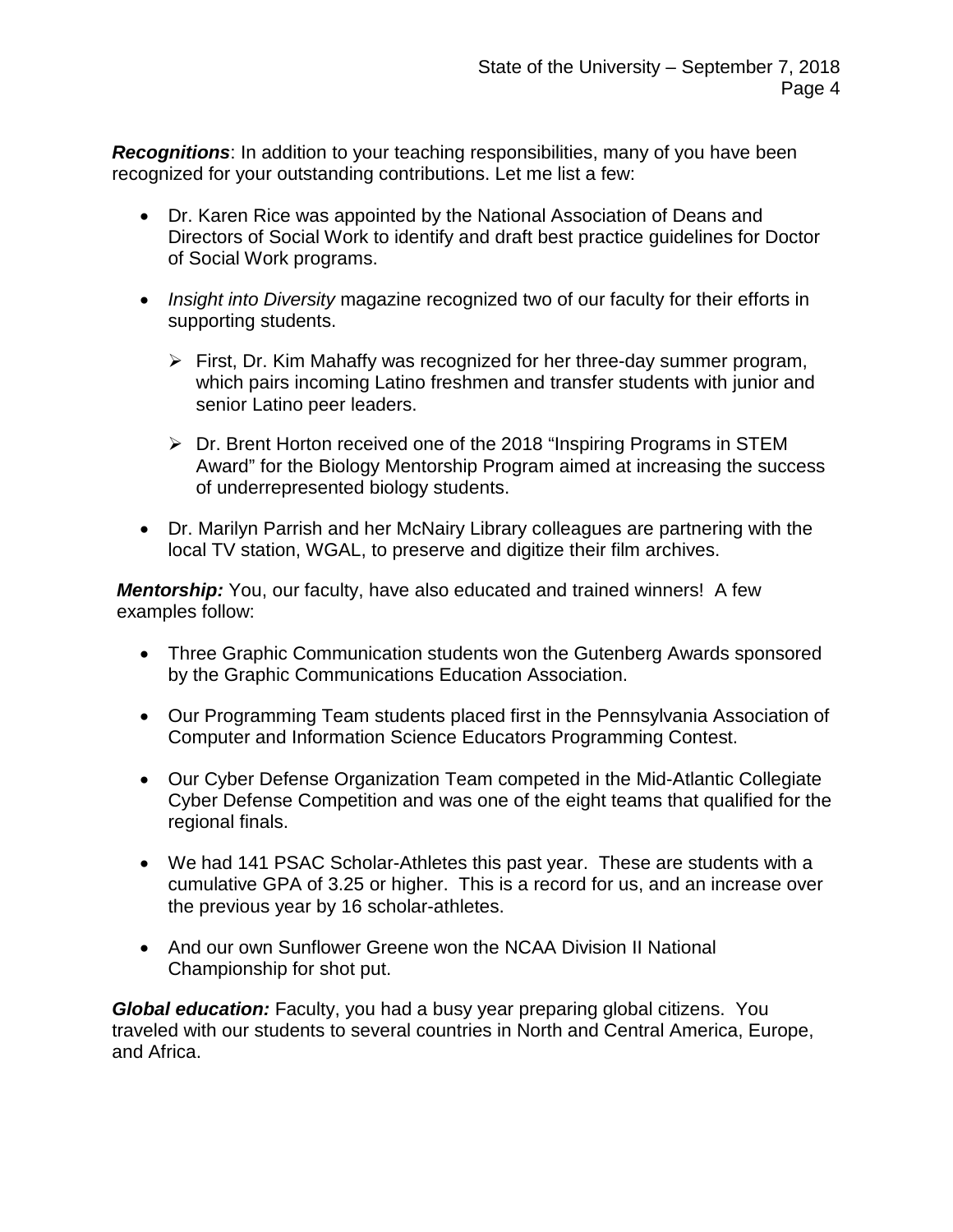You also brought the world to our doorstep. I recently had the opportunity to attend a session at the Capacious Affect International Conference organized by Dr. Greg Seigworth. We welcomed more than 200 engaged scholars from 22 countries to Lancaster. One attendee from South Africa shared with me that she attended the first conference two years ago, and found it to be so productive that this year she brought 5 people with her. She also told me that she intends to bring 10 people with her to the next conference! That is progress!

**Compassion:** You nurtured our students to be caring and compassionate, which is one of our core EPPIC values. Let me list a few examples:

- You challenged our students to make a personal contribution in ways that prompted one of them to raise a puppy to improve the life of a person with disabilities; this puppy was later selected to serve in the CIA.
- Brandon Lee, our national Campus Compact Newman Civic Fellow, learned the skills needed to serve as an effective agent of social change. After completing his training in identifying an opiate overdose and the administration of Narcan, he helped to implement a free opioid reversal training program for members of our university community.
- And, finally, 400 of our students are registered to participate in tomorrow's United Way Day of Caring. Over 20 non-profit agencies will be assisted through this community outreach effort.

Our faculty opened doors and their hearts to children of migrant workers and to young adults with intellectual disabilities. Let me share a few examples:

Our Migrant Education Program has the largest enrollment of the five service regions in Pennsylvania. This program provides support for K-12 students, extended-day programs, and summer school.

Our College Assistance Migrant Program is unique in Pennsylvania. This program assists migrant and seasonal farmworkers and their children to successfully complete their first undergraduate year.

Shortly after I arrived on campus, I met our Integrated Studies team members. These enthusiastic and compassionate faculty and coaches enable students with intellectual disabilities who are interested in an academic, vocational and social university experience to do so. Our program is unique because it is inclusive and serves as a model for other universities.

Faculty, you are compassionate, highly-qualified, and internationally recognized, and I appreciate what you do for our students. I applaud you; this assembly applauds you; and you should applaud yourselves!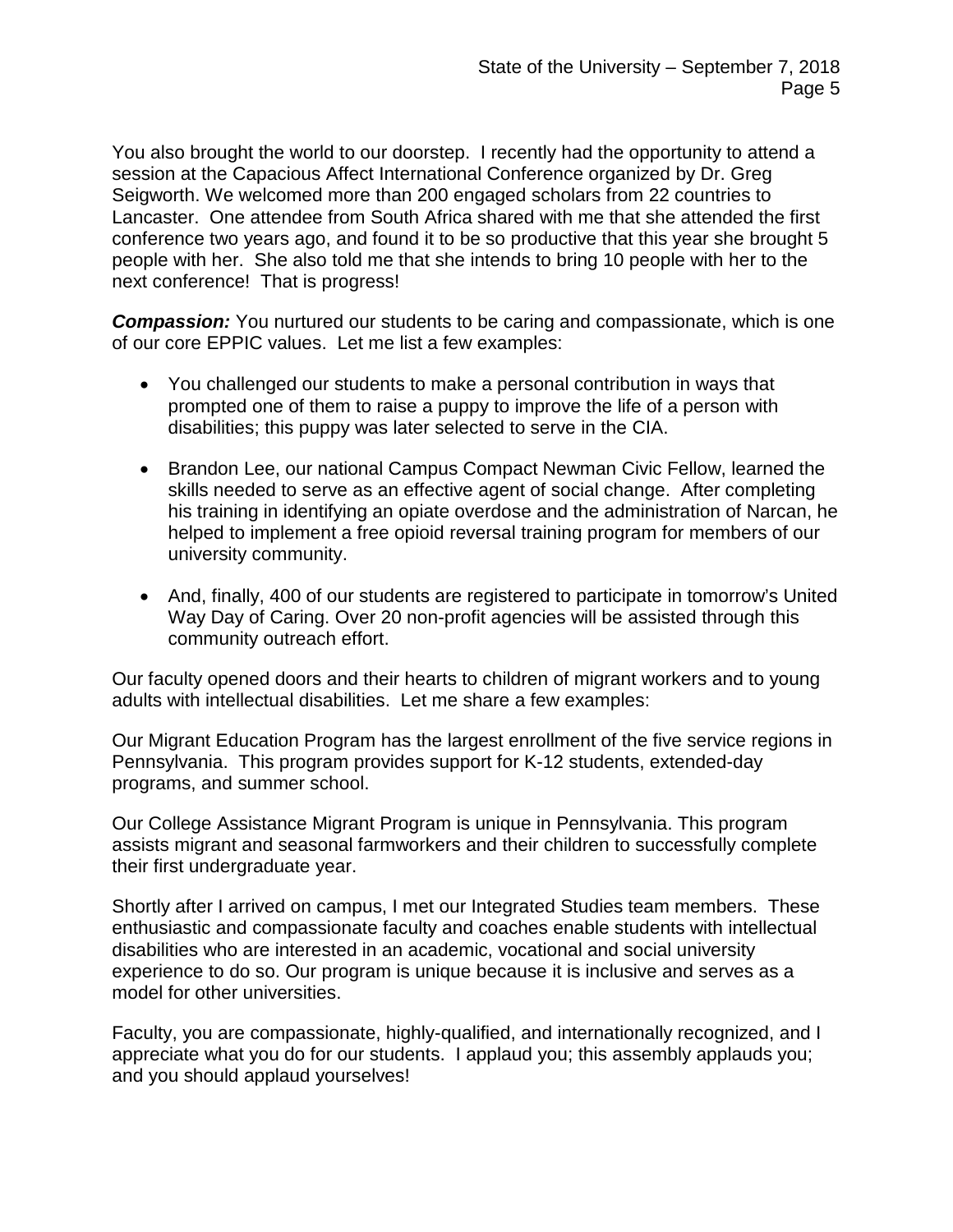I have a challenge for you, faculty. Will you develop additional programs of distinction…and build curricula that enhance students' skills…so that they will be prepared to fill the gap between what the world needs today and what it will demand tomorrow? We need to prepare students for jobs that don't even exist today. We need to educate students to invent the future, and I believe we can do it!

**Alumni:** Now let's talk about our alumni. Many of you may be familiar with the story of Roy Clair.

A member of the Class of '67, Roy and his brother Gene founded Clair Brothers Audio when they supplied sound equipment for Frankie Valli and the Four Seasons. The band was so impressed that they invited the Clairs to accompany them on the road. This led to a client list of artists including Elton John, Rolling Stones, and U2.

The Clair Brothers have since designed and built numerous sound systems, including the first stage monitor. They also engineered and manufactured the first hanging sound system. Their innovations are now standard equipment for live events around the world.

Through the University's partnership with Clair Global, our Music Business Technology students have hands-on opportunities to study live audio with industry professionals at Clair's Lititz headquarters.

And let's not forget all the teachers that Millersville University has produced over the years. Each day they touch the next generation of students who will contribute to our future.

I look forward to hearing from many more of our alumni who have been inventing the future following their graduation from Millersville University.

Alumni, you have made your alma mater proud. I know there are greater things to come from you, and I appreciate what you do for our students. I applaud you; this assembly applauds you; and you should applaud yourselves!

As the saying goes, "It takes a village…" So alumni, I now have a challenge for you.

We need you to become mentors and role models for today's students. You have witnessed the changes in business, technology, and the economy.

We need you to mentor our students about ways in which they can prepare for prodigious changes in the volatile, uncertain, complex and ambiguous world of the future.

We also need you to become their role models for setting aspirational goals. And, quite frankly, we need you to be role models for giving back to this community. I am inspired by the story of one of our 2015 graduates. He believed that his partnership with his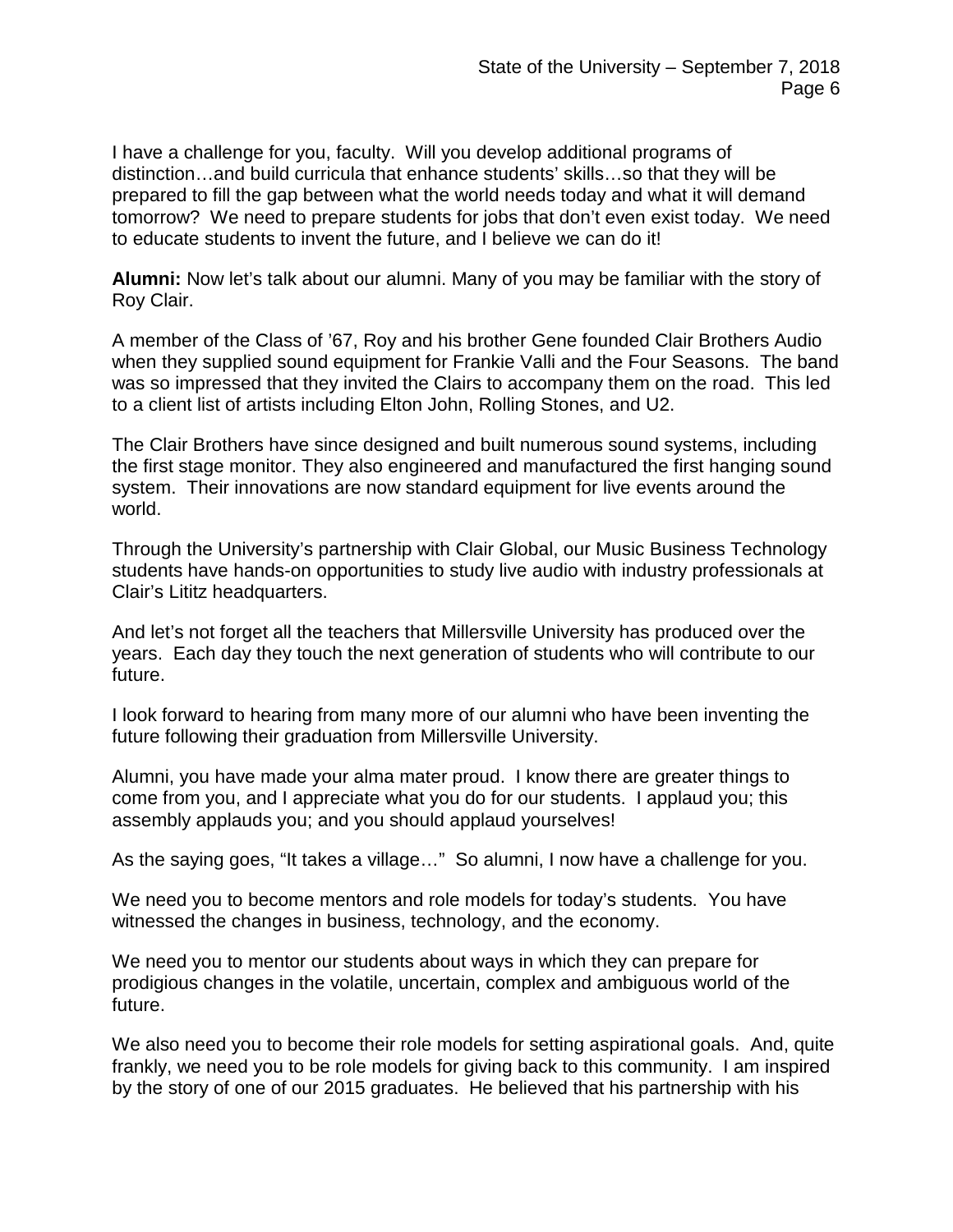athletic coach gave him the skills needed to be successful in business, and he wanted to give back. That recent graduate became our youngest endowment donor ever!

Some of you received financial aid when you attended this institution; there are many more who need to stand on your shoulders. I urge you, alumni, to nurture those who will invent the future by mentoring them and modeling for them your appreciation for the place where it all started for you – Millersville University.

**Staff:** Our University is blessed with skilled and hardworking staff. From our grounds, through our dining and residence halls, to our offices…our staff are knowledgeable and dedicated. To show you our appreciation, I have asked the Human Resources office to reinstate the employee recognition event to honor those celebrating milestone anniversaries. Furthermore, I am working with my Cabinet to create new professional development programs for faculty and staff.

Now, let me share with you a personal example of our valued staff.

While working in my office early one morning in July, a gentleman in a green Millersville T-shirt, shorts and work boots entered my office. He introduced himself as John with Facilities and said that he was in the building to check on the HVAC system.

After thanking John for saying hello, I told him that I appreciated all the good work that he and his staff do for our University.

He smiled and his response was: "Millersville is a great place to work!" That attitude was evident from the people I met when I was a candidate, and it is one of the reasons why I am standing here today.

Our staff are invaluable in creating a culture of hospitality. From the beauty of our campus, through the welcoming smiles, the compassion in treating illnesses, to the diligence in helping to resolve customer service issues. It is our staff who bring unique skills and talents to our campus every day. They remind us that it is all of us, working together, that create a vibrant atmosphere of friendliness that enriches our students' experiences.

You are a hard-working and dedicated staff, and I appreciate what you do for our students. I applaud you; this assembly applauds you; and you should applaud yourselves!

So, staff…I have a challenge for you, too. I challenge you to be empowered to offer your thoughts and suggestions about how we can become an even more welcoming and inclusive community. I challenge you to become the compassionate face of the University so that parents know that there is someone on campus who will care for their students.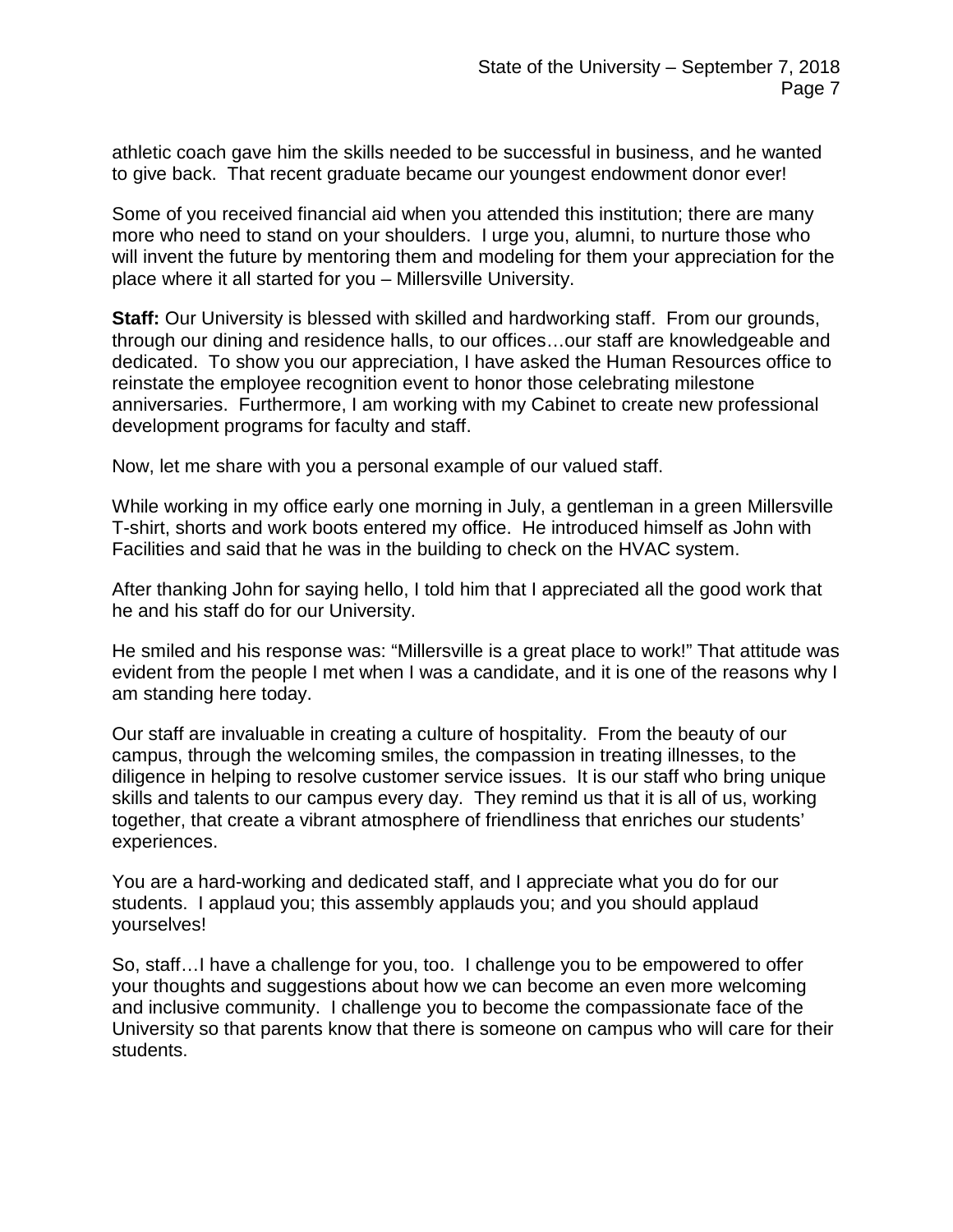**Community partners:** And now to our community representatives. We are grateful for those of you who have partnered with us to provide first-hand experiences for our students in real-world settings where they can exercise their knowledge and skills. Millersville and Lancaster offer a wide variety of opportunities and experiences for our students. I have already mentioned several of these organizations and there are numerous others.

In addition, the local community and Central Pennsylvania have challenged us to develop new programs to meet their workforce needs. For example, Willow Valley Communities have partnered with us for employee training and professional development. Based on their workforce needs, we developed a customized program to provide intermediate-level supervisory and leadership training.

Recently, I attended Lancaster Chamber's "Wake Up to the Issues" forum where I received a very warm welcome from the business community. I have been invited to serve on the Chamber Board beginning next year, providing another avenue that will directly connect our University to our community's business leaders.

Community leaders, you are wonderful partners. You shepherd our students into the working world. You mentor our students and provide settings in which they put their education to work. You involve us in developing the full potential of your employees. You are visionary leaders, and I appreciate what you do for our students. I applaud you; this assembly applauds you; and you should applaud yourselves!

Here is my challenge for you.

You are at the front line of the future of industry, technology and education. I implore you to bring us your challenges so that our students will build the future with you.

**Students:** Now students…it's all about you. You are the reason why our scholarly faculty and dedicated staff show up each day. You are the reason why our alumni and business community invest in this institution. And because we all believe in you, we have launched a capital campaign that is all about you!

You have heard me challenge our faculty, staff, alumni, and community leaders to help prepare you for the future. We will require you to solve problems that seem unsolvable, but we know that it is only a matter of time before you see what others do not; and develop new ideas, new theories and new solutions that will move society forward.

Rotary phones have transitioned to cell phones.

Records have transitioned to Spotify.

Encyclopedias have transitioned to Wikipedia.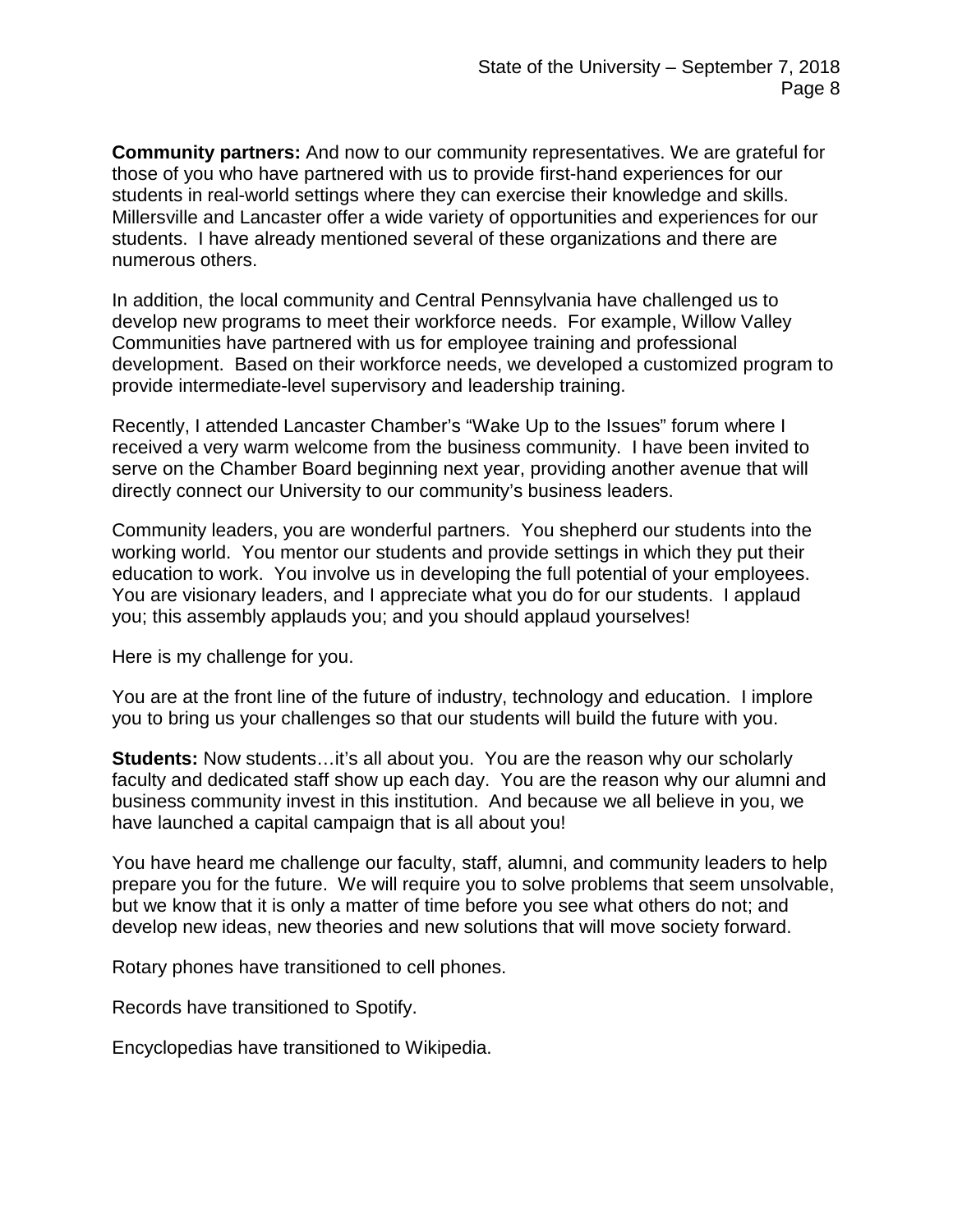These examples became reality because some people saw something that others did not. They transitioned from thinking, "That is not possible," to imagining the possible. And that's why we named the campaign, "Imagine the Possible."

Our commitment to you through this campaign is to make a world-class Millersville University education affordable; so that you will see what others do not; so that you will be prepared to fill jobs that do not yet exist; so that you will be the ones to invent the future…to imagine the possible.

Our goal is to raise \$32 million in private support by 2020 to assist with three priority areas: *Scholarships, Student Learning Experiences; and Marauder Athletics.*

Our scholarship goal of \$10 million will ensure that Millersville remains accessible, affordable, and competitive.

Our goal of \$16 million for student learning experiences will enable you to participate in high-impact practices to further academic engagement and practical application of your studies.

And I am glad to share with you that Marauder Athletics is one of the priorities in our University-wide fundraising campaign. With a goal of \$6 million, we are establishing scholarships to ensure a championship-caliber experience to equip our Marauders to excel on the field as well as in the classroom.

I'd like to take a moment to share an example of a Marauder scholar athlete who exemplifies success inside and outside the classroom.

Last season, Kyra Brakefield, a junior forward for our Field Hockey team, ranked fourth in assists, was a PSAC scholar-athlete, made it to the Dean's List for the fourth time and to the Division II National Academic team.

But wait, there's more.

She was selected to participate in the Integrated Computational and Experimental Research Experience for Undergraduates at North Carolina State University.

Let's take a moment to hear from Kyra.

<https://m.youtube.com/watch?v=X6YPmY7W5Vw&feature=youtu.be>

Thank you, Kyra, for sharing how the "Imagine the Possible" campaign and private support have impacted your life.

Kyra's experience at Millersville is one to which every student should have access. I am pleased to share with you that since July 1, 2017, "Imagine the Possible" has already raised \$16 million to support student success!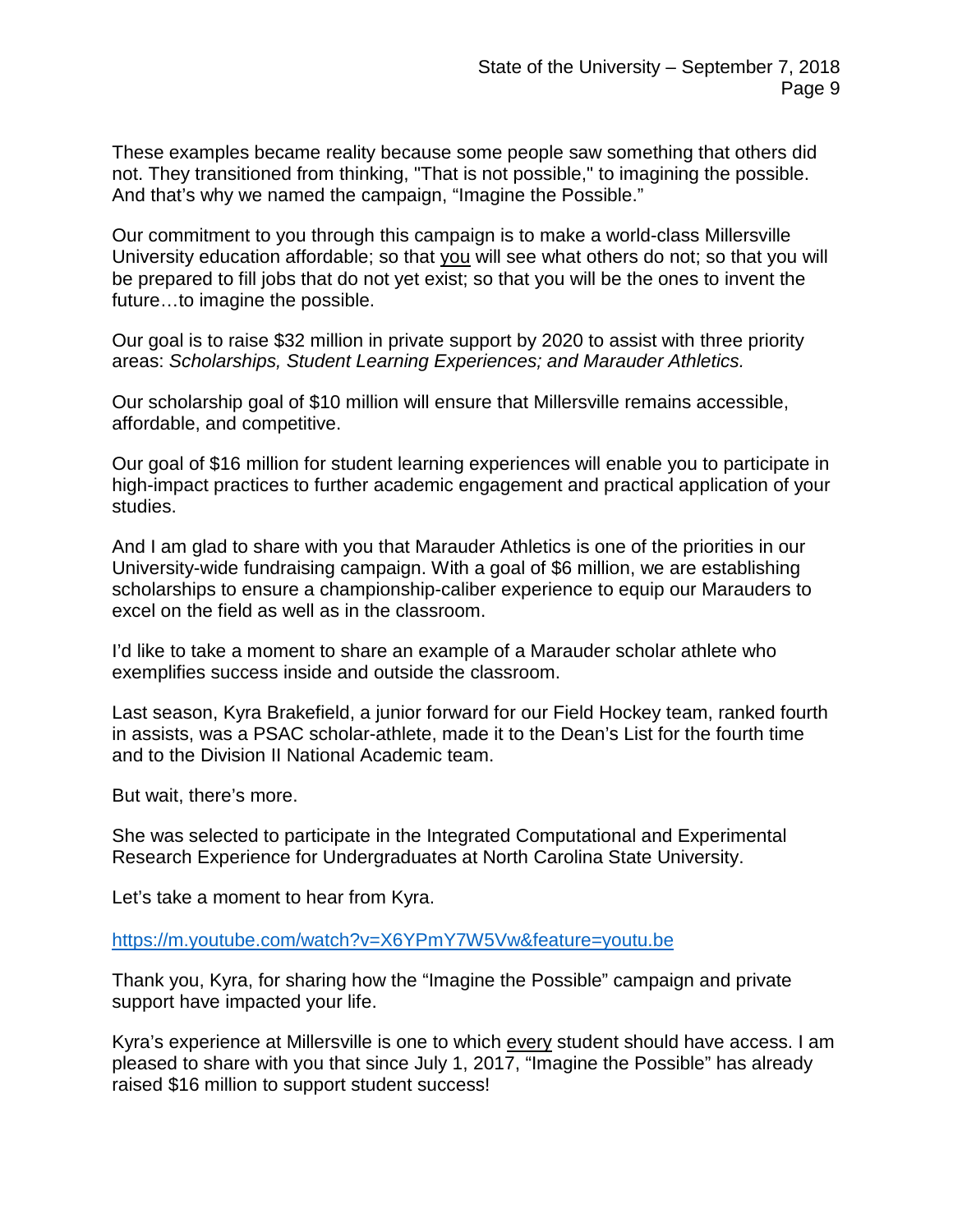This is for you students! You are intelligent and industrious. I applaud you; this assembly applauds you; and you should applaud yourselves!

Students, we are working diligently to expand your access to internships, service learning, study abroad and summer programs. Your faculty is eager to engage and mentor you.

This is my challenge to you. Take advantage of all that Millersville and your faculty have to offer. Do not be bound by the brick walls or the technological footprint of the campus. Pursue your educational goals and aspirations so that you see what others do not. We expect you to invent the future. We need you to imagine the possible.

Now I come to our Council of Trustees. I appreciate your hard work last year with the presidential search and transition. You are very dedicated and generous. For example, when you enter the Lombardo Welcome Center or the SMC dining hall, you will see flags of several countries hanging from the ceiling. The addition of this international flavor to our campus was made possible by the generosity of the Chairman of the Council of Trustees, and it is a demonstration of leadership by example. I hope others will follow suit.

You are a supportive and considerate group of people, and I appreciate what you do for our students. I applaud you; this assembly applauds you; and you should applaud yourselves!

My challenge to you is to continue your support, not only for me as President, but also of the faculty, staff, and our students. I challenge you to engage in the "Imagine the Possible" campaign, not only by your own giving but by sharing the Millersville story and encouraging others to give.

At this point you must be wondering, "Well what exactly is this new president going to do?" And that's a fair question, so let me address that.

For this academic year, I will listen, learn, build relationships, and assess all facets of our University. I will continue to advance our fundraising campaign working tirelessly towards raising funds to ensure our students' success. Rest assured that when I am not on campus, I will be sharing our story, our vision, of making the exceptional Millersville educational experience available to more students.

The process of building relationships, listening and learning began in earnest during my trips to Lancaster County earlier this year. Along with my wife, Dr. Judith Wubah, I met with campus, civic and business leaders to introduce myself and to strengthen the strong ties between Millersville and the Lancaster community.

To further these discussions, and to hear from all of you, I am inviting Marauders from across the country and around the world to join me for a candid conversation about the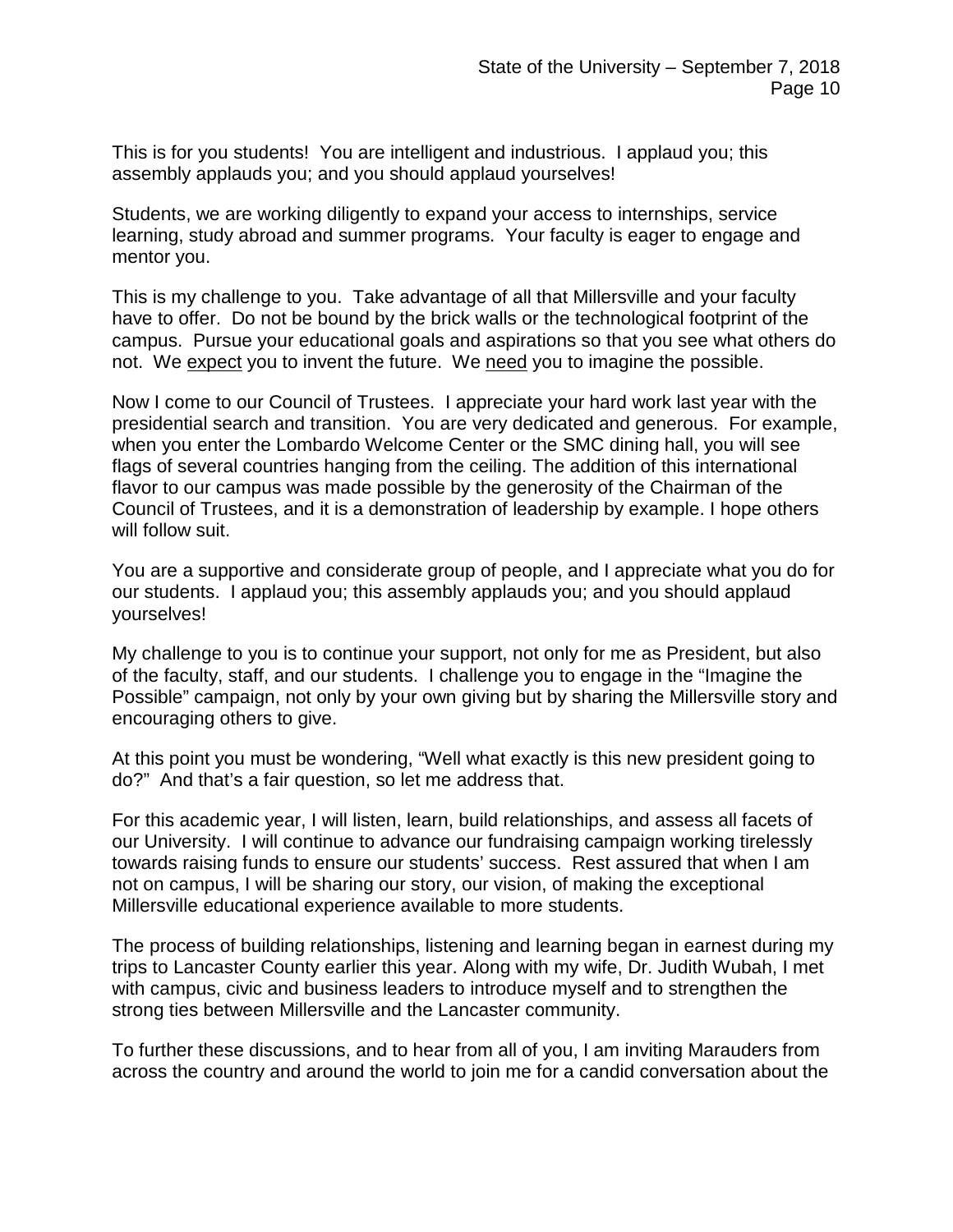future of our University. My office and our Advancement office will coordinate the Listening Tours.

You can find a listing on the President's Office website [\[http://www.millersville.edu/president/listening-tour.php\]](http://www.millersville.edu/president/listening-tour.php). These tours will take place in the coming months with in-person gatherings and on-line fora for Millersville students, alumni, parents, friends, faculty and staff.

To guide these conversations, I am asking "Listening Tour" attendees to share their unique 'Ville story and specifically to reflect on these three key questions. These are:

- 1) What do we do best?
- 2) What are we not doing?
	- a. And finally,
- 3) What are your hopes and aspirations for Millersville University?

Your thoughts will serve as a guide as we define what is needed to support our students, and as we strive to make Millersville the model of exceptional and affordable education.

The timing of these sessions is fortuitous in that we are also preparing for our Middle States review and development of our next strategic plan. We have decided that our Middle States Self-Study Report will not just reflect where we have been, but will be aspirational in nature. So, your participation in these listening tours will provide valuable information as we reexamine our vision and mission statements and realign our institutional priorities.

Your input will also assist me as I fill key positions. The first order of business will be to fill the Chief Diversity Officer position, and that search is currently underway. In addition, there are some key senior leadership positions that need to be filled; we will begin working on those searches as soon as possible.

Together, we can craft a shared vision for our institution. I encourage you to attend a listening tour session, participate in a Middle States self study, or serve on a search committee.

The collective intelligence of our community will enable us to determine our priorities and our aspirations. Your insights will help us to unlock Millersville University's immense potential. **Together we will create the vision of a future in which we can all see ourselves; where we will all be empowered to own this place – MILLERSVILLE UNIVERSITY!**